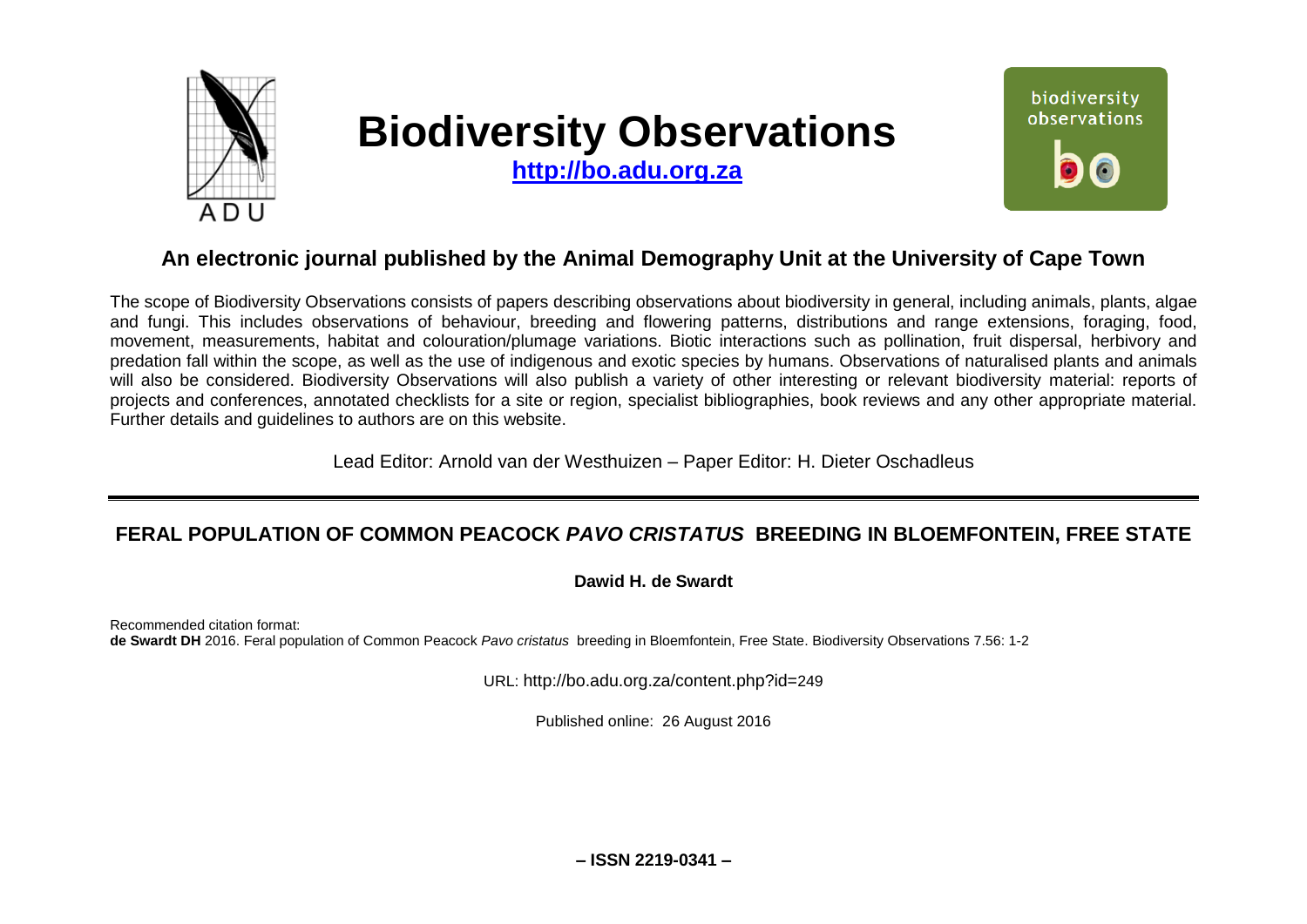

#### **BREEDING BIOLOGY**

### **FERAL POPULATION OF COMMON PEACOCK** *PAVO CRISTATUS* **BREEDING IN BLOEMFONTEIN, FREE STATE**

*Dawid H. de Swardt*

Department of Ornithology, National Museum, PO Box 266, Bloemfontein 9300, South Africa

Corresponding author: dawie@nasmus.co.za

The Common Peacock *Pavo cristatus* is an introduced species to southern Africa, originating from Pakistan, India and Sri Lanka (Anderson 2005). It was introduced in South Africa during 1968 and feral populations are only known from Robben Island, the Settlers Park area in Port Elizabeth and East London areas (Anderson 2005). At Robben Island no detailed surveys have been made although the population has increased since the 1990s (Sherley *et al.* 2011). Although this species is widely distributed in southern Africa around farmsteads, suburban areas and nursery areas, no more data are available on this species distribution and breeding (Anderson 2005). This may be due to the fact that they were free ranging semi-wild birds at farms and that they don't wander away from these localities. This species was not atlased during SABAP1, so no historical distribution data are available and during the current SABAP2 project it was decided to add this species. It shows a wide distribution range over South Africa, but mainly in urban and suburban areas and around farmsteads.



**Fig. 1.** Leucistic Common Peacock incubating on eggs where nest are on top of the hay grass heaps at DOW Nursery, Bloemfontein.

Common Peacocks have only been recorded breeding in the wild at Robben Island (Leshoro *et al.* 2010). The first nest with eggs was recorded during February 2008, while only young birds were observed on previous occasions, mostly during the summer months (Leshoro *et al.* 2010). Although commonly encountered as free ranging birds in farming areas and suburban areas (and possibly breeding), no breeding activities have been reported for this species. This note reports on the (possibly) the first breeding record in Bloemfontein, Free State for this species.